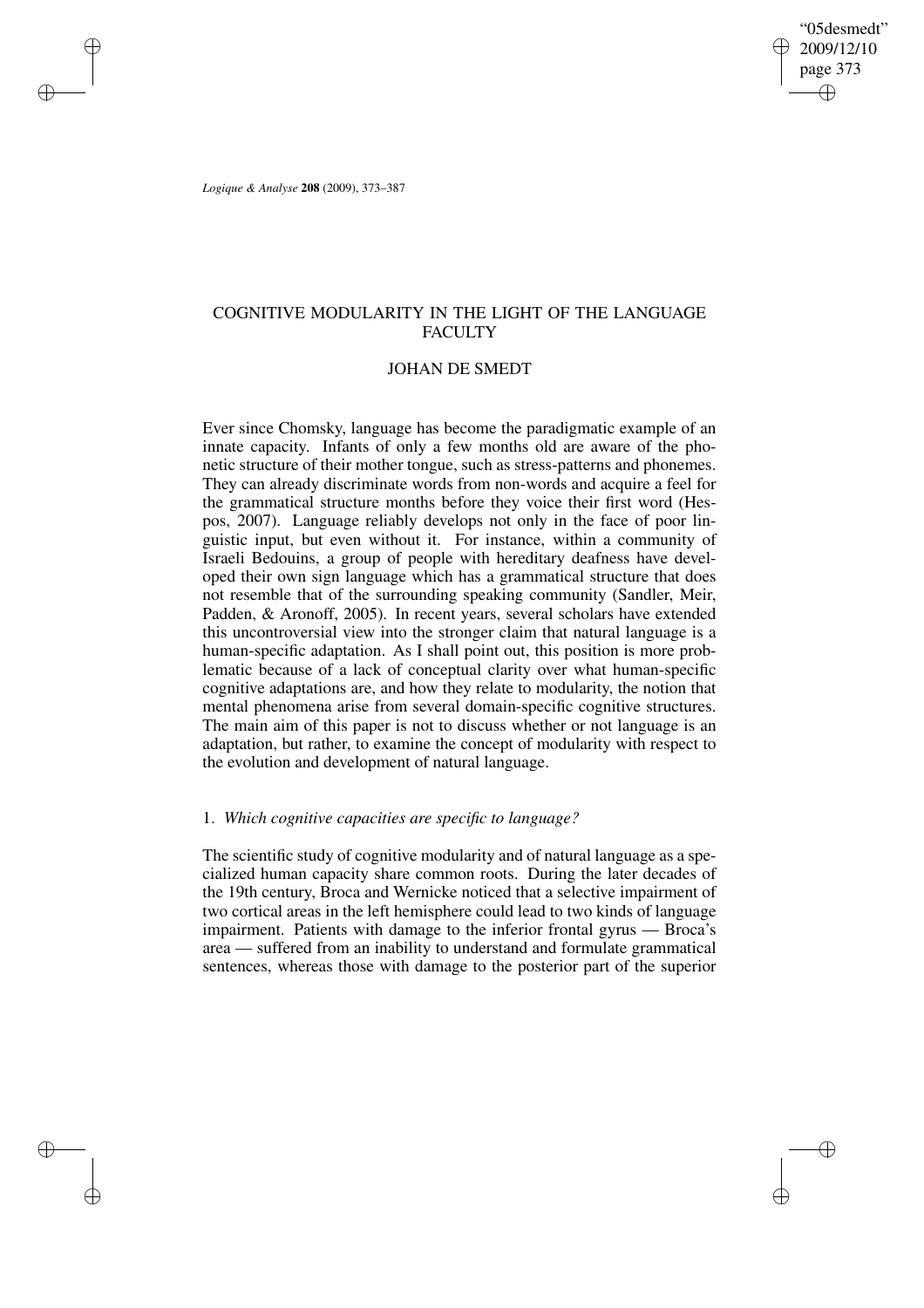✐

✐

### 374 JOHAN DE SMEDT

temporal gyrus — Wernicke's area — suffered from an inability to understand the meanings of words. It seemed a perfect dissociation: grammar processed by one area of the brain, vocabulary by another (Fig. 1a).

However, a growing body of evidence from neuroimaging studies, developmental psychology and neuropsychology indicates that this classical model of the neural correlates of language is fundamentally wrong (see Poeppel & Hickok, 2004, for a review). Most neuroscientists today agree that Broca's and Wernicke's areas are involved in a larger and as yet poorly understood neural network that also involves other temporoparietal prefrontal areas, as well as subcortical areas, such as striatum, basal ganglia, thalamus and cerebellum (Fig. 1b). Moreover, Broca's area is not uniquely involved in grammar, but also plays a role in the comprehension of musical structure (Maess, Koelsch, Gunter, & Friederici, 2001) and nonvocal imitation (Heiser, Iacoboni, Maeda, Marcus, & Mazziotta, 2003). The functional specialization of Broca's area has precursors in nonhuman animals: a recent neuroimaging study indicates that a homolog of Broca's area is active when chimpanzees produce communicative gestures and vocal signals (Taglialatela, Russell, Schaeffer, & Hopkins, 2008). Similarly, anatomical observations indicate that the left planum temporale, a portion of Wernicke's area that serves linguistic functions in humans, is also enlarged in nonhuman apes (Hopkins, Marino, Rilling, & MacGregor, 1998).



Figure 1. (a) Location of Broca's and Wernicke's areas in the human brain; (b) Brain areas currently known to be involved in language processing.

To add to the confusion, language relies on cognitive capacities that are not specialized for language and that are not uniquely human either. Consider word learning. A necessary condition for word learning is the capacity to isolate words within a stream of continuous speech. Saffran, Aslin, and Newport (1996) demonstrated that eight-month-old infants rely on probabilistic information to detect words: they discern strings of syllables that occur with

✐

✐

✐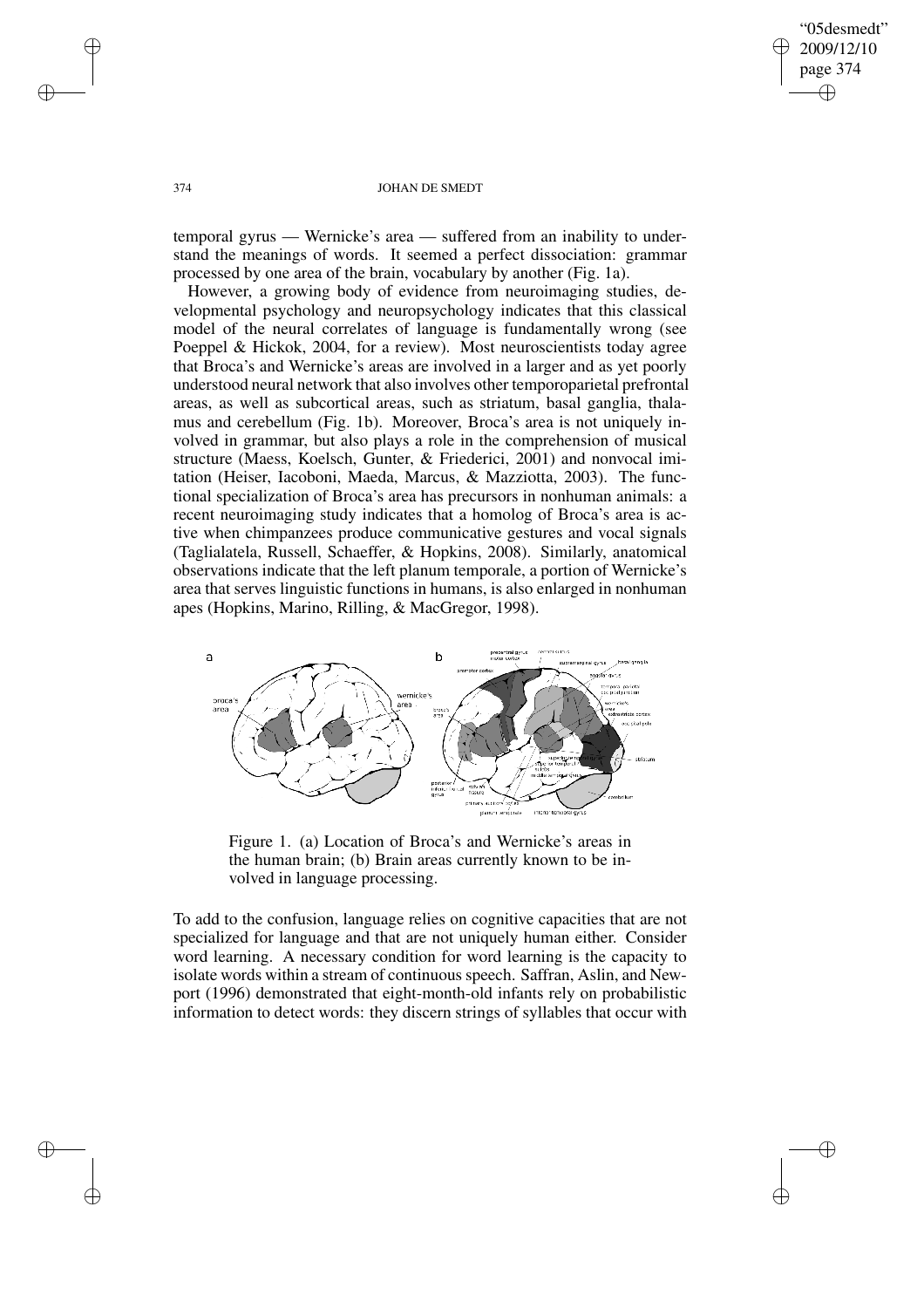### COGNITIVE MODULARITY IN THE LIGHT OF THE LANGUAGE FACULTY 375

✐

✐

✐

✐

"05desmedt" 2009/12/10 page 375

✐

✐

✐

✐

greater statistical frequency (e.g., 'bida' in the string bidakupagodibidaku ...) as words. Since many animals can detect statistical regularities in their environment, it is perhaps unsurprising that this capacity is also found in nonhuman animals: cotton-top tamarins, a New World monkey species, can also perceive words in this way (Hauser, Newport, & Aslin, 2001). Fast mapping, the ability of children to learn a word after just hearing it once, was first proposed as a capacity special to word learning, but turns out to be a more domain general cognitive capacity. Markson and Bloom (1997) found that three-year-olds can also fast map facts (e.g., this object is called 'feb' versus this object was given to the experimenter by her uncle). Moreover, domestic dogs are also able to learn words through fast mapping. In a series of experiments (Kaminski, Call, & Fischer, 2004), a border collie was presented with an array of objects, all of which he knew by name except one. When requested to fetch  $x$  (with  $x$  the name of the unknown object), the dog correctly learned this word by exclusion, and still remembered it four weeks later. The arbitrary linking of vocal calls with concepts has been found in several non-human species, such as vervet monkeys, which have three distinct alarm calls for three kinds of predators, leopard, eagle and snake (Seyfarth, Cheney, & Marler, 1980), and dolphins (Janik, Sayigh,  $\&$ Wells, 2006), which rely on signature whistles to discriminate between conspecifics. Even the fine discrimination of speech sounds (such as /b/ and /p/ or /d/ and /t/), once thought to be a hallmark of the human language faculty, is present in a variety of species, including chinchillas (Kuhl & Miller, 1975).

It turns out that many features of human cognition are necessary for the production and comprehension of grammatical language. Language exhibits intentionality — linguistic expressions are 'about something'. In order to have its semantic content, language relies on a pre-linguistic conceptual capacity, i.e., the capacity to make mental representations of objects such as DOG or WATER, and more abstract objects like SOLITUDE and HUNGER. Selective impairment of brain areas involved in specific domains of semantic knowledge leads to impairments in the ability to learn the meanings of the corresponding words, e.g., some patients cannot answer simple questions about animals or plants, like 'do eagles lay eggs', but perform well in other domains of knowledge, such as artefacts (Caramazza & Mahon, 2003). Some features of language, although stable across human cultures, may not even be innate at all. Because languages are limited by extrinsic factors like intelligibility, these features probably come about through the dynamics of group interactions rather than innate tendencies. Linguistic categories usually have a small number of members, for instance, although humans can discriminate about 10 million different colours, all known natural languages have fewer than 15 basic colour terms. This economy might have to do more with communicative efficacy or memory constraints.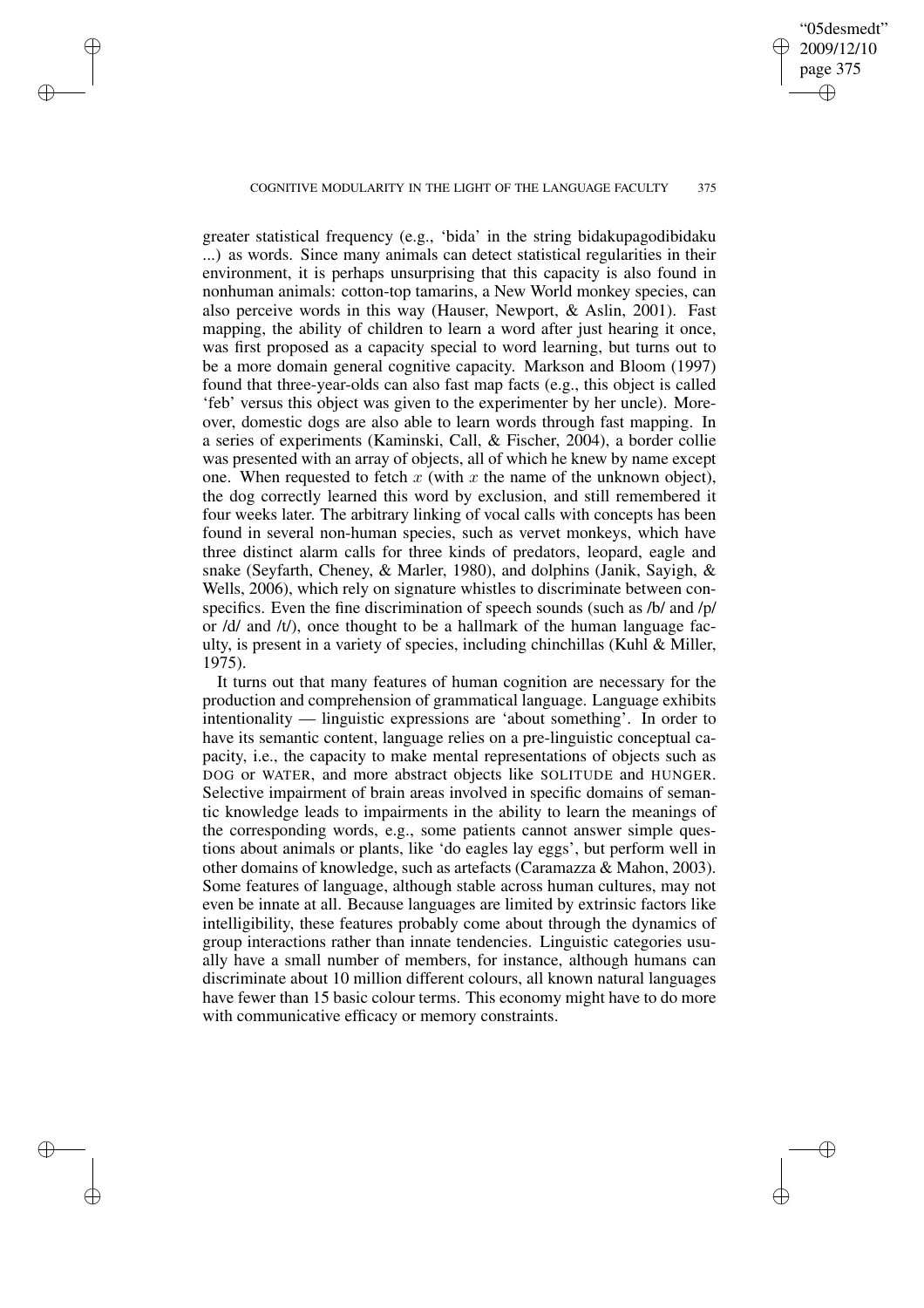"05desmedt" 2009/12/10 page 376 ✐ ✐

✐

✐

#### 376 JOHAN DE SMEDT

### 2. *Language and modularity*

The past years have witnessed a lively debate on the question of whether language is a byproduct (e.g., Hauser, Chomsky, & Fitch, 2002) or an adaptation (e.g., Pinker & Jackendoff, 2005). One way to approach this question is to examine language from the perspective of cognitive modularity. Although not all cognitive modules are evolutionary adaptations (e.g., reading), there is a growing tendency to see modularity as a necessary condition for evolvability, i.e., the ability of a system (biological or artificial) to evolve. The evolvability argument (e.g., Sterelny, 2004) holds that unless cognition is to some important degree modular, it is incapable of evolving away from its current organization: a change in one component will be connected to many others changes, and even the slightest modification can have disastrous effects for the organism. The importance of modularity for evolvability has been demonstrated in disparate disciplines, such as evolutionary biology (Lewontin, 1978) and computer science (Wagner & Altenberg, 1996).

The view that there are good evolutionary reasons to expect some degree of modularity in human and other animal brains has been taken up by evolutionary psychologists. Indeed, they argue that brains must be modular because they perform a variety of tasks that are better achieved by separate systems than by one holistic processor (Cosmides & Tooby, 1994). Mind, since natural selection is a tinkerer, not an engineer (Jacob, 1977), it is not inconceivable that it would shape suboptimal non-modular brains. Nevertheless, even without invoking optimality, modularity remains plausible because any reasonably complex nervous system is faced with multiple tasks that are functionally incompatible. For instance, marsh tits sing and cache food, activities that require distinct memory systems (Sherry & Schacter, 1987). Food-caching requires memory that is flexible and can be updated regularly as the birds cache food at different locations each year, and must sometimes relocate food from caches that have been pilfered, whereas song-learning relies on a critical learning period in which the birds learn a particular repertoire that will not change during their lifetime. Since both types of memory are functionally incompatible, marsh tits should have at least two distinct memory systems.

If we take a relatively broad definition of modularity, which specifies that modules are domain-specific computational devices, dedicated to solving specific tasks, and associated with specific brain structures, then language is non-modular. Given that most aspects of human cognition are involved in language, and given that brain structures most commonly associated with language do not appear to be uniquely specialized for language, it is difficult to term language modular without eroding the very concept of modularity. Some evolutionary psychologists further argue that modularity should be grounded in *functional specialization*, i.e., modules should be defined by

✐

✐

✐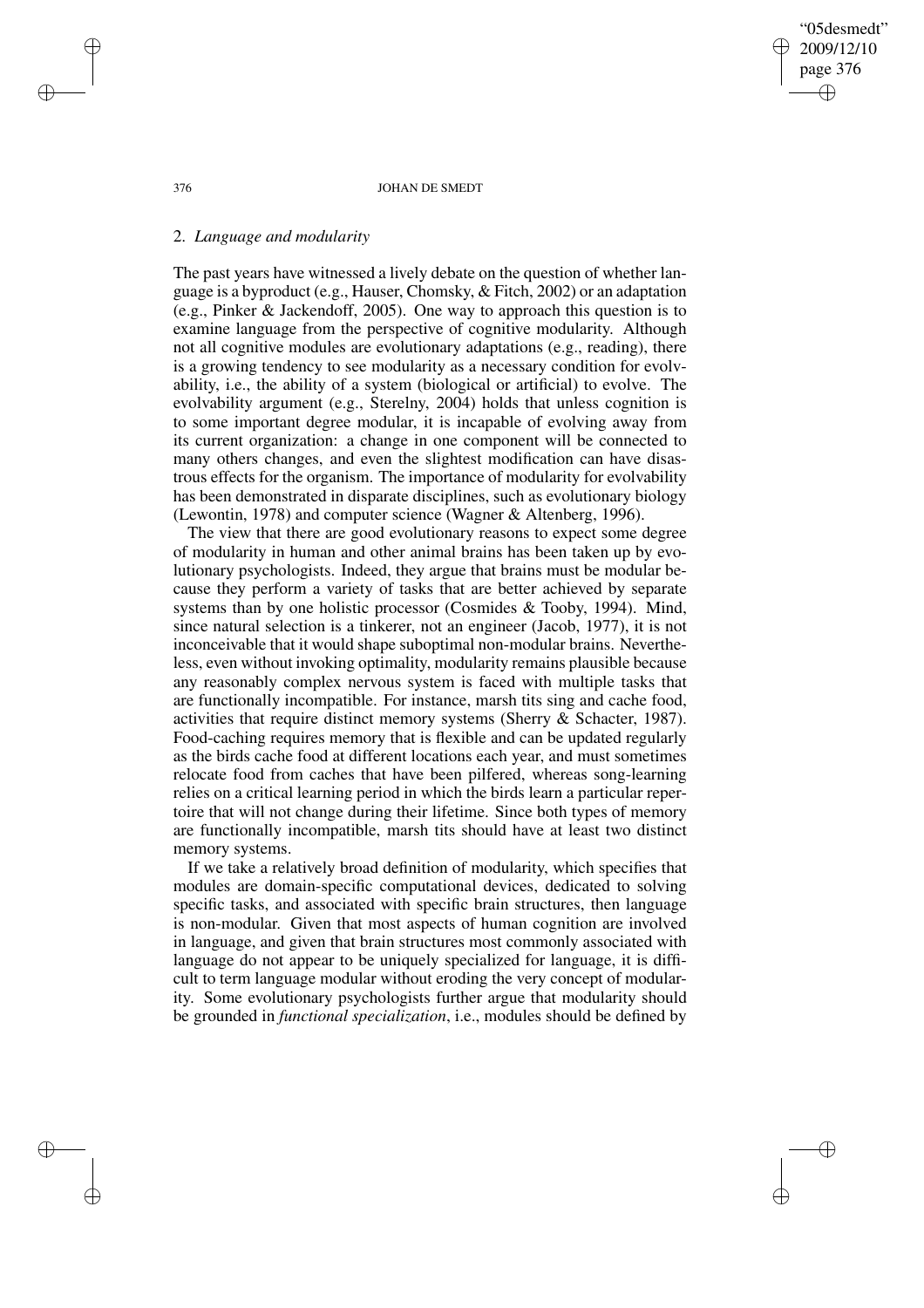### "05desmedt" 2009/12/10 page 377 ✐ ✐

✐

✐

### COGNITIVE MODULARITY IN THE LIGHT OF THE LANGUAGE FACULTY 377

their function, both from a proximate and an ultimate point of view (Barrett & Kurzban, 2006). Whereas the proximate function of language is uncontroversial (it is used for communication), there is much disagreement over the question why ultimately language evolved. Explanations range widely: amongst others kin selection, communication during hunting, facilitating cultural transmission, enhancing social bonds through gossip. In sum, evolutionary accounts of language face several problems: there is no well-defined language module, many disparate domains of cognition are important to it, and its ultimate function remains unclear.

## 3. *How did language evolve?*

✐

✐

✐

✐

## 3.1. *The FLB/FLN distinction*

Hauser et al. (2002) argue that language is modular, but that it is not an adaptation. They differentiate between two aspects of language. The faculty of language in the broad sense (FLB) consists of capacities that are necessary for language, but that are not restricted to it. The faculty of language in the narrow sense (FLN) comprises capacities that are unique to language. If FLN is sufficiently small, it is not inconceivable that language evolved through non-selective processes, such as genetic drift. Hauser et al. (2002) identify recursion as the only thing that is specific to language and that is uniquely human — two properties that are logically independent, but that they systematically conflate. A recursion specifies a class of objects by defining a few simple base cases or methods, and defining rules to break down complex cases into simpler ones, e.g., my parents are my ancestors; my parents' parents are also my ancestors and so on. In language, recursion allows one to generate an infinite number of expressions from a finite vocabulary and a limited set of rules. Thus, expressions like 'to thine own self be true' can be embedded into larger frames like 'Shakespeare first coined "to thine own self be true" and many other expressions'. If recursion were indeed the only evolutionary novel aspect of natural language, its emergence through nonselective processes seems parsimonious.

However, recursion is not unique to language, as exemplified by three agrammatic patients who were able to solve mathematical tasks that require recursion (Varley, Klessinger, Romanowski, & Siegal, 2005). All three had suffered severe damage in the left hemisphere and were incapable of producing and understanding grammatical speech. Still, they were able to work out complex bracket operations that can only be solved if recursive rules are adopted, and they could even come up with numbers bigger than 1 but smaller than 2, using a simple recursive rule (1.9, 1.99, 1.999, ...) Moreover, recursion does not occur in all natural languages. Based on more than 20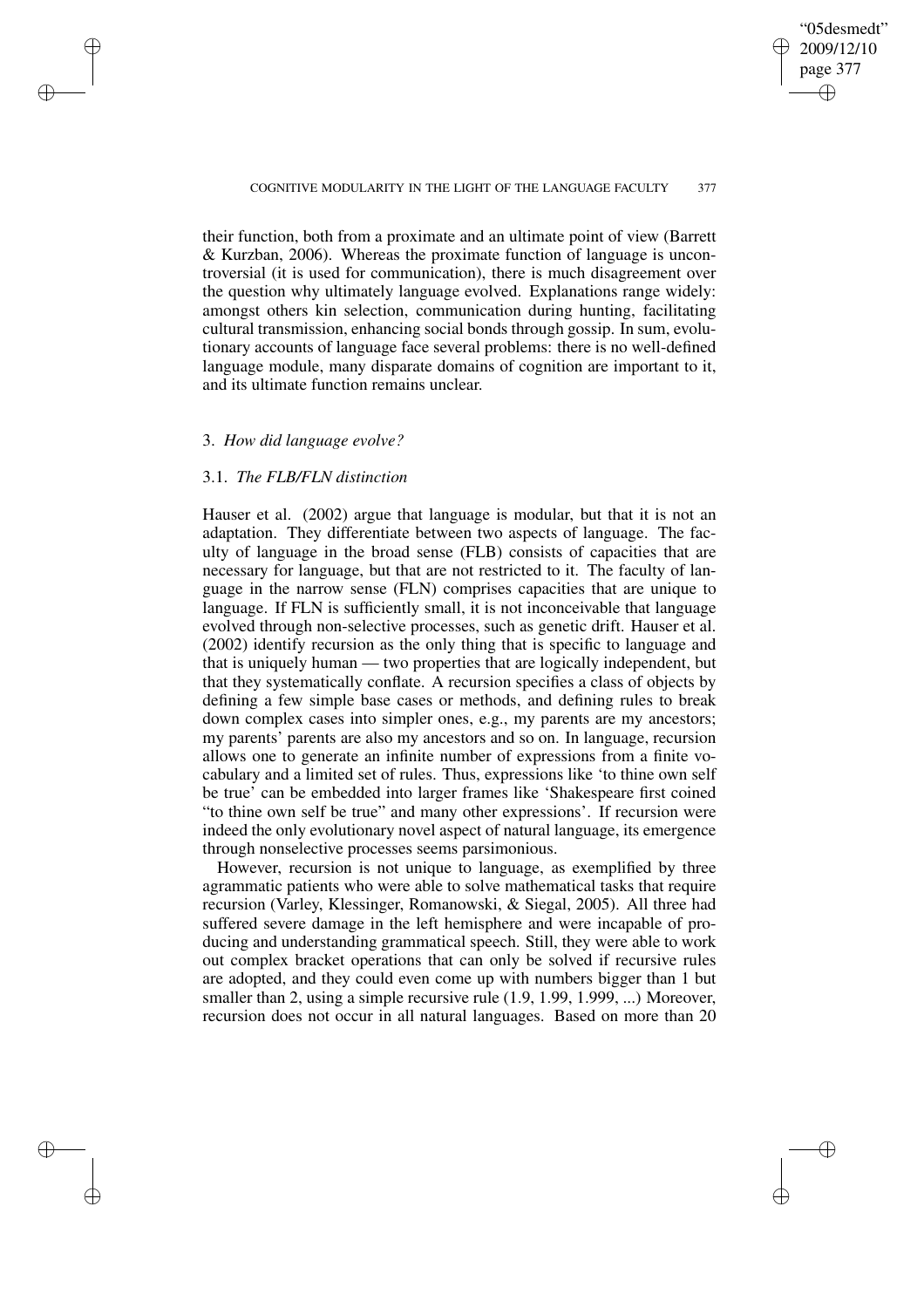"05desmedt" 2009/12/10 page 378 ✐ ✐

✐

✐

### 378 JOHAN DE SMEDT

years of fieldwork, Everett (2005) has argued that the language of the Pirahã, a Native American culture from Brazil, is not recursive: it does not have self-embedded structures that can be expanded at will. Recursion is not a uniquely human capacity either. Gentner, Fenn, Margoliash, and Nusbaum (2006) successfully taught starlings to recognize recursive strings of sounds. So FLN does not do the conceptual work it is supposed to do: it is not unique to language, and it is not even necessary for language.

A more fundamental problem with the FLB/FLN distinction is that it is not biologically relevant. Hauser et al. (2002) take all traits that can be found in at least one nonhuman species as FLB, i.e. not uniquely human traits. This confuses the notion of uniquely human and derived traits. A plesiomorphic or ancestral trait is present in an ancestral species (or clade) and its descendants. For example, the spinal chord is plesiomorphic with respect to goldfish and cats, because both species have inherited this trait from a common ancestral vertebrate species that possessed it. A derived trait is a specialization found in one species (or clade) but not in closely related others. For example, the elephant trunk is a derived trait for elephants compared to other mammals, since no other extant species of mammal has this trait. For the same reason, wings of bats are derived with respect to other mammal clades, even though wings are not unique for bats. Hauser et al. (2002), however, mistakenly claim that all capacities that are not uniquely human are plesiomorphic. For example, they argue that the ability for vocal imitation is not a uniquely human trait because cetaceans and some species of birds also possess this capacity — this view is mistaken because our closest living relatives (the great apes) are not able to imitate vocalizations, as is aptly illustrated by decades of experiments in which chimpanzees were in vain taught to speak. Hence, human speech and a parrot's ability to imitate a wide range of sounds are similar, but not because they share a recent common ancestor. Humans only imitate human language and a limited array of other sounds, finches only imitate conspecifics, and mynahs and parrots imitate a wide range of sounds, including all sorts of natural (streaming water, barking dogs) and artificial (telephone ringing, creaking doors) sounds. In everyday loose language all these are deceptively referred to as vocal imitation, but actually they are three distinct biological phenomena. The fact that humans are relatively poor at imitating non-vocal sounds such as whinnying horses or flying helicopters, whereas mynahs and parrots are good at it, bears testimony to this fact.

## 3.2. *The evolution of traits specific to language*

Pinker and Jackendoff (2005) rightly remark that traits that are special to language need not be uniquely human, and conversely, that not all uniquely human traits are specific to language. Nevertheless, they do accept the

✐

✐

✐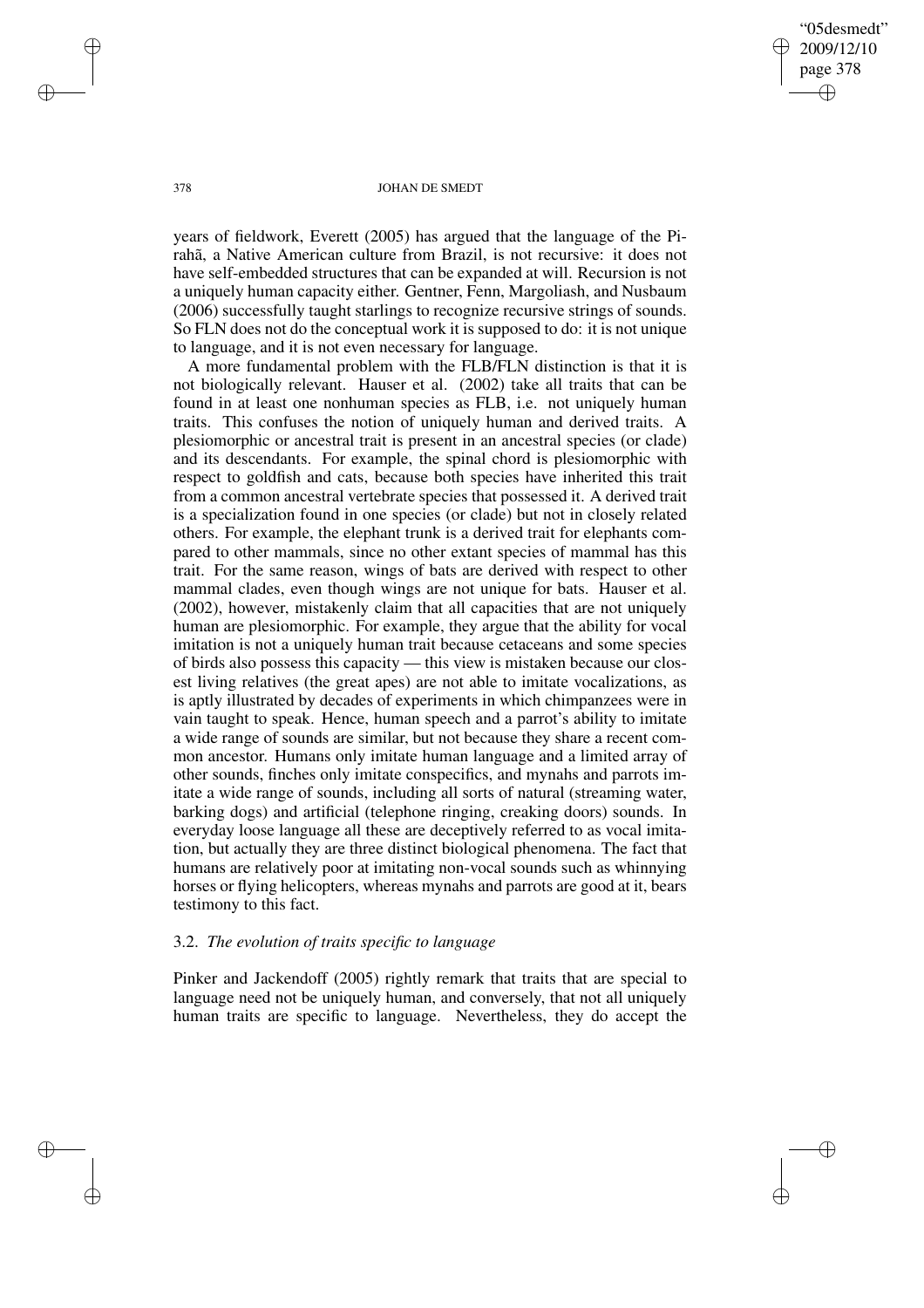#### COGNITIVE MODULARITY IN THE LIGHT OF THE LANGUAGE FACULTY 379

✐

✐

✐

✐

"05desmedt" 2009/12/10 page 379

✐

✐

✐

✐

FLB/FLN distinction as a useful way to look at language. Using inference to the best explanation, they claim that some anatomical and cognitive adaptations have arisen to meet the demands of vocal communication. Enhanced human hearing due to upregulations (mutations that indicate positive selection) in auditory genes can be plausibly explained as a result of selective pressures brought about by the elaborate vocal communication in humans; the lowering of the human larynx can likewise be interpreted as an adaptation that facilitates the production of speech sounds — although both also serve other adaptive functions (e.g., voice timbre in males as a sexually selected trait). If a distinction between traits 'specific to language' and those 'not special to language' can be made, then it is not difficult to envisage that natural selection honed human anatomical and cognitive traits in such a way as to facilitate vocal communication. However, the inference from current function to adaptive origin cannot be thus made: it is not because the human auditory system, larynx and other traits have adapted to language, that language itself started as an adaptation in the past.

The distinction between what is special to language and what is not sometimes looks arbitrary. Pinker and Jackendoff (2005) argue that some capacities for conceptual thought are uniquely human, but not specific to language. For example, they write that humans are able to represent false beliefs, whereas chimpanzees and other great apes are not. It remains equivocal, however, whether the capacity for reasoning about false beliefs is languagespecific or not. In one experiment, Newton and de Villiers (2007) asked adults to solve a simple false belief task while concurrently either shadowing (repeat with some delay) a pre-recorded dialogue or tapping along with a rhythmic soundtrack. The dialogue, but not the tapping, resulted in a serious disruption in the false belief reasoning. Might one not be tempted to conclude that false belief reasoning is language-dependent, and hence specific to language, especially since the ability is seriously compromised in those who cannot speak, and delayed in deaf children raised by hearing parents (these children also experience a delay in language development). A similar argument could be made for natural numbers, which can only be accurately represented by humans. Whereas infants and nonhuman animals can only distinguish very small numbers up to three precisely, and larger numerosities only when the difference between them is large enough (e.g., 6 and 12, but not 10 and 12), more educated children and adults can discriminate large numbers accurately. Speakers of languages with very few number words represent numerosities as imprecisely as infants. Although it needs much more support to claim that this difference is caused by language, maybe as a cognitive tool to guide exact representations (Frank, Everett, Fedorenko, & Gibson, 2008), such uniquely human concepts might turn out to be languagespecific.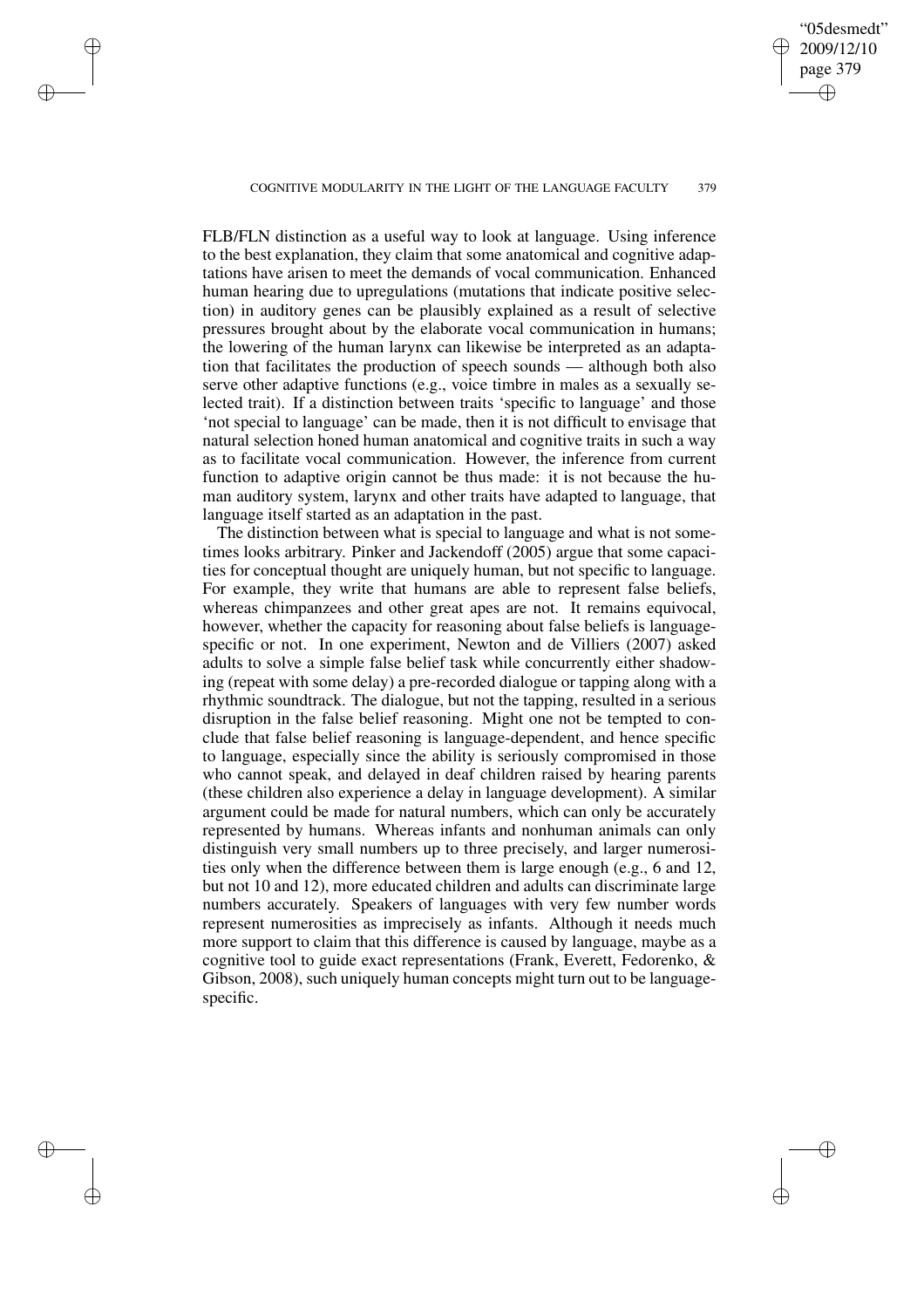"05desmedt" 2009/12/10 page 380 ✐ ✐

✐

✐

#### 380 JOHAN DE SMEDT

Proponents of language as a modular adaptation argue that our linguistic capacities can be selectively impaired or spared. Williams syndrome (WS), a rare genetic disorder due to a deletion of about 25 genes in the 7ql1.23 region, affects many domains of cognition, especially social abilities and visuospatial skills. People affected by WS find it difficult to infer other people's mental states; they also have difficulties finding their way and performing mundane motor-tasks such as tying their shoes. In comparison to this, their linguistic skills seem to remain relatively spared. Some authors even suggest that WS patients are 'hyperlinguistic': in their spontaneous speech, they choose markedly more unusual and sophisticated words, like 'sauté', 'alleviate', and 'mince'. When asked to name a number of animals, a normal eight-year-old will come up with prototypical barnyard and pet animals like 'cat', 'dog', 'sheep' and 'pig'; WS children typically respond with more exotic examples like 'ibex', 'koala', 'yak' and 'chihuahua'. This has led several researchers (e.g., Pinker, 1994, 44–46) to claim that the language faculty can be considered as a modular computational system, which can be selectively impaired or spared. Yet the atypical word choice reveals that at the semantic level, their language is disrupted. Their word learning relies more on the phonological properties of words than on their meanings. This may explain why vocabulary learning is severely delayed in young children with WS: only at about 28 months they reach the lexicon of a typical one-yearold. Older children and adults with WS have difficulties with placing words into different categories, e.g., both Spiderman and Mozart are 'not alive', but WS subjects fail to see that in this case 'not alive' belongs to two different categories, i.e., fictional character and dead (Bellugi, Lichtenberger, Jones, Lai, & St. George, 2000). Semantics is indisputably one of the core features of language — language has intentionality, it refers to objects. The disrupted semantics of WS patients speaks against the claim that their language faculty as a whole would be selectively spared.

## 3.3. *Deep homologies and* FoxP2

Over the past decade, the discovery of *FoxP2*, a gene critically involved in the development of language has given an exciting new perspective on the evolution and modularity of language. People with mutations in this gene have serious impairments in many areas of speech, including effortful, slow speech, problems with phonology, and difficulties in grammar comprehension. *FoxP2* expression is not specific to the human brain; it is also expressed in the lungs, gut and heart. It is also not unique to humans, occurring in clades as divergent as mice, songbirds, and yeast. Enard et al. (2002) noted that there were only three amino-acid substitutions separating human and mouse *FoxP2*, two of which were evolutionary very recent, occurring after the human-chimpanzee divergence, and therefore human-specific.

✐

✐

✐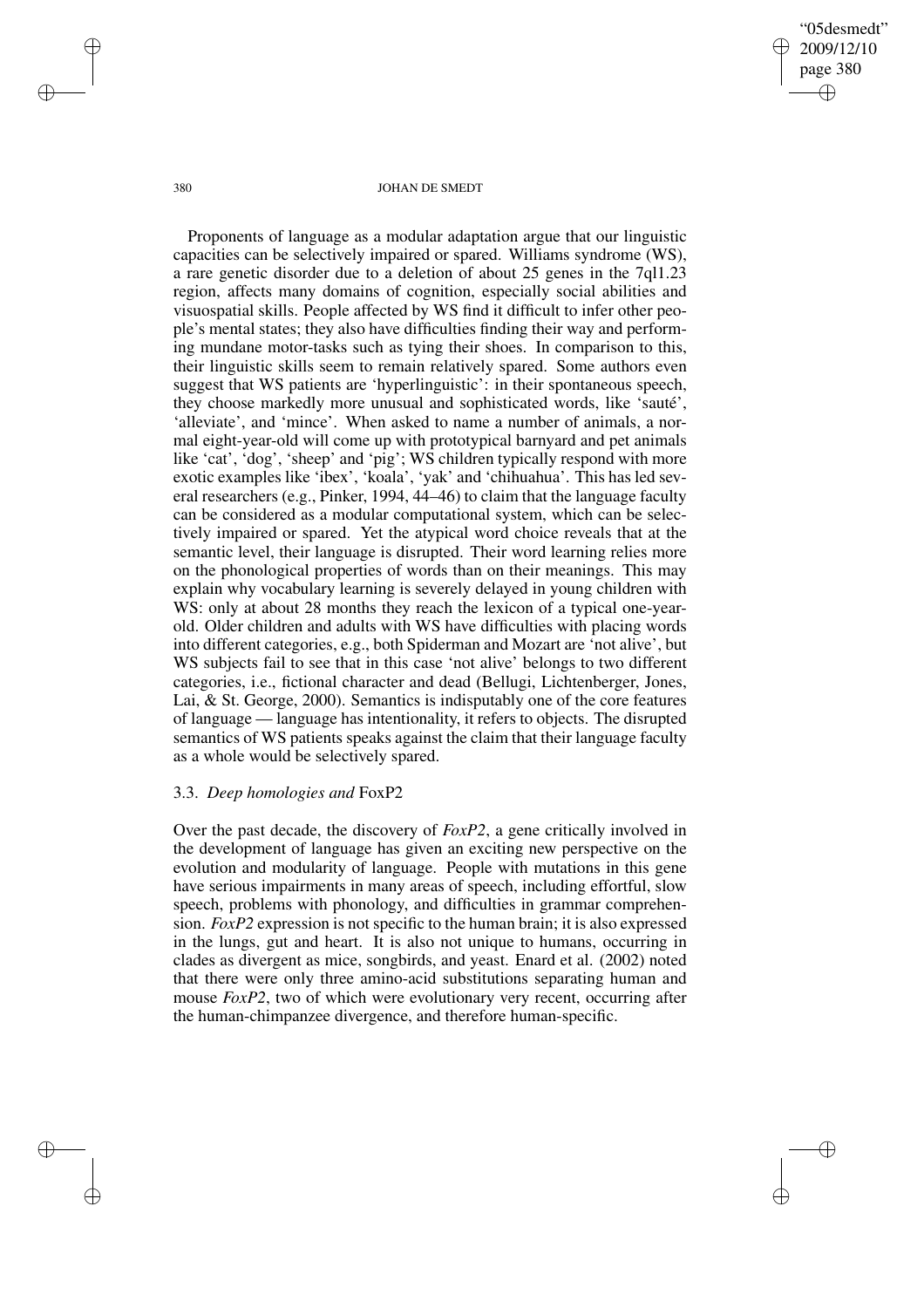### COGNITIVE MODULARITY IN THE LIGHT OF THE LANGUAGE FACULTY 381

✐

✐

✐

✐

"05desmedt" 2009/12/10 page 381

✐

✐

✐

✐

Remarkably, *FoxP2* also plays a key role in vocal communication in nonhuman species. Inhibiting *FoxP2* expression in the basal ganglia (a brain area critical to the development of song repertoire) in young songbirds hampers their capacity to learn songs (Haesler et al., 2007). A disruption in one copy of the *FoxP2* gene in mice pups yields a substantial reduction in ultrasonic vocalizations that are normally elicited when they are separated from their mothers (Shu et al., 2005). Language, birdsong and mouse vocalizations may be examples of deep homologies, traits that look like examples of convergent evolution, but that nevertheless share a deep genetic ancestry. The paradigmatic example of this is *Pax-6*, a gene that stands at the top of a developmental cascade involved in eye-development (it can even generate an eye on the antenna of a fruit fly if it is artificially expressed there). *Pax-6* initiates the building of light-sensitive cells in a variety of species, even those where eyes are anatomically analogous, such as frogs and flies: these clades did not inherit their eyes from a common sighted ancestor. Apparently, *Pax-6* can be easily modified to produce light-sensitive cells, and natural selection has hit upon this solution several times independently. If *FoxP2* acts as a 'master control gene' for language development, one can see how slight evolutionary changes in this gene might have shaped the evolution of human language (and birdsong and mouse vocalizations). As Marcus and Fisher (2003, 261) point out: 'The genetic mechanisms involved in speech and language development are likely to involve recruitment and modification of preexisting genetic cascades, much in the way that the development of the wing began with the development of the basic design of a vertebrate forelimb.' Deep homologies show that natural selection often recycles ancient structures. Although birdsong and human speech evolved independently due to different kinds of evolutionary pressures, *FoxP2* is critically involved in the development of both kinds of communication, because across species the gene seems to be co-opted for tasks involving complex facial muscular motions and vocal communication. Unfortunately, the causal role of genes in shaping cognition is still poorly understood. As a mutation in *FoxP2* does not altogether abolish the ability to speak, but merely compromises it, more genes must be at work in the development of language. Similarly, inhibiting the expression of the gene in songbirds does not eliminate their capacity for song learning entirely.

### 4. *Towards a more fundamental solution*

The view that natural selection is a tinkerer is not just useful for looking at language evolution at the molecular level, it can also be applied to the anatomical level. An advantage of this is that we have a much better (albeit still fragmentary) understanding of language from the anatomical than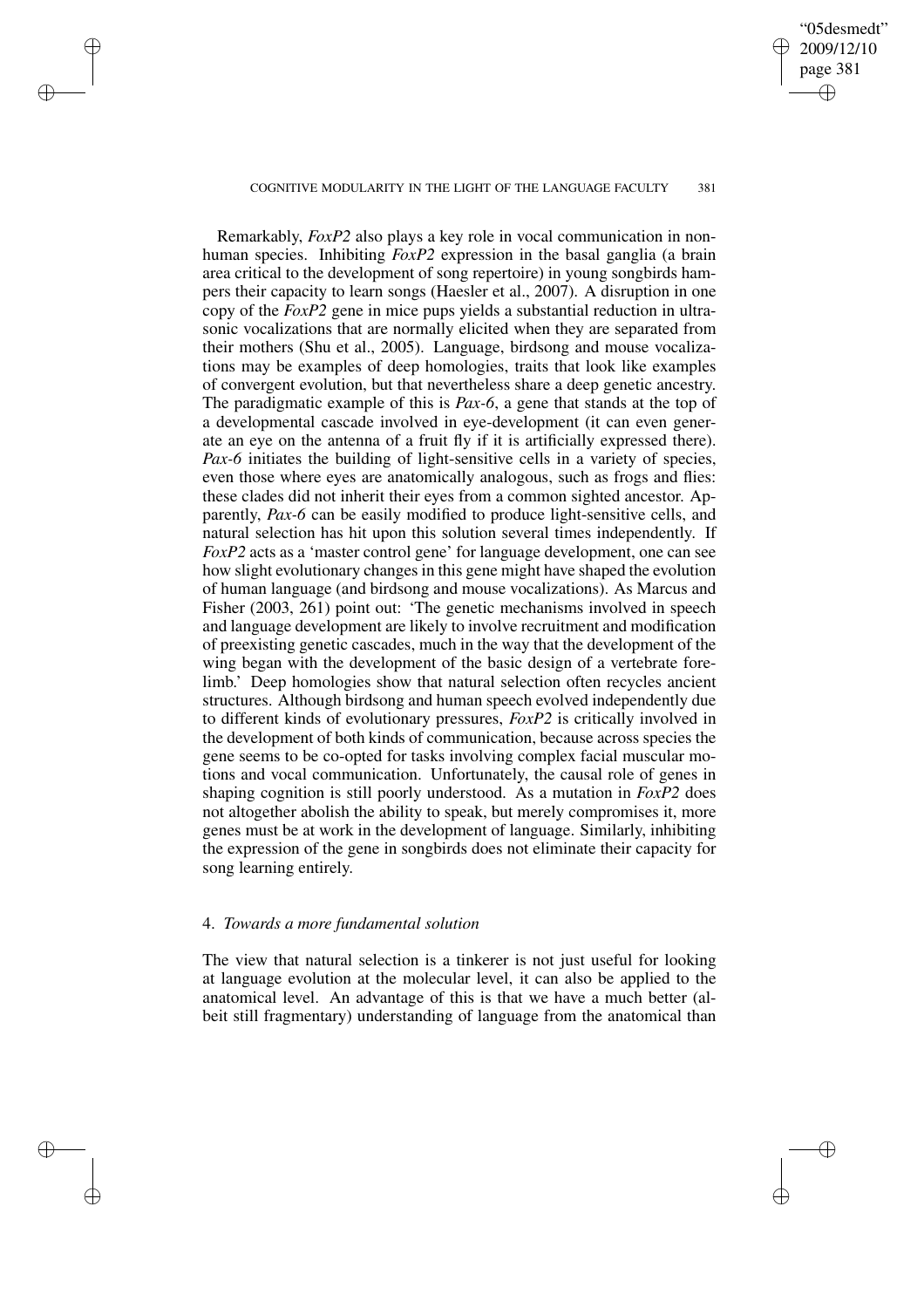"05desmedt" 2009/12/10 page 382 ✐ ✐

✐

✐

#### 382 JOHAN DE SMEDT

from the genetic-developmental point of view. To understand how something as highly specialized as the language faculty emerged, evolutionary thinkers might have to reconsider their notion of modularity. As mentioned earlier, evolutionary psychologists have a relatively coarse-grained view of modularity: to them, modules are domain-specific units, dealing with evolutionarily salient tasks like inferring mental states or vocal communication. On the other hand, cognitive neuroscientists have a more fine-grained idea of modularity: they take modules to be specified units with a narrow function that are connected in larger, distributed networks. Particular modules can be co-opted for several tasks. For example, cognitive neuroscientists have demonstrated that theory of mind (inferring mental states) is not subserved by a single module, but by several neural structures involved with narrow domains like eye-direction detection and detection of biological motion (Castelli, Happé, Frith, & Frith, 2000). The module for detecting biological motion is not only used for inferring mental states, it also appears in a network involved in semantic knowledge about animals (Chao, Haxby, & Martin, 1999) — arguably, an important part of our semantic knowledge about animals is how they move.

There are no theoretical reasons why modules should correspond to domains humans find intuitively appealing, such as language, theory of mind or number, rather, the grain of modularity is something to be empirically discovered. For example, traditionally theory of mind was seen as a single module that could be selectively impaired, and that was engaged in inferring the mental states of others (Baron-Cohen, 1995). But recent studies with nonhuman primates have challenged this monolithic view: in a topical review paper, Call and Tomasello (2008) argue that chimpanzees know what others can and cannot see, that they understand the goals and intentions of others, but that they cannot understand false beliefs. Hence the seemingly straightforward question 'does the chimpanzee have a theory of mind?' cannot be answered by a simple yes or no. Nine-month-old human infants are already able to understand other agents' goals and intentions (Csibra, Gergely, Biró, Koós, & Brockbank, 1999), but likewise show no capacity to understand false beliefs. It may therefore be useful to abandon investigating theory of mind as a whole, but rather to concentrate on more basic, finer-grained capacities (like detecting goal-directed behaviour) that together constitute the ability to understand the minds of others.

As we have just seen, current neuroanatomical and neuroimaging studies point towards a fine-grained modularity, where elementary modules are recruited in diverse larger, distributed networks. A useful metaphor to capture how this might work is a large set of hundreds of lego blocks, which can be recombined to make larger, meaningful objects. In isolation, each of these blocks may not be evolutionary significant, but the role each of them carries

✐

✐

✐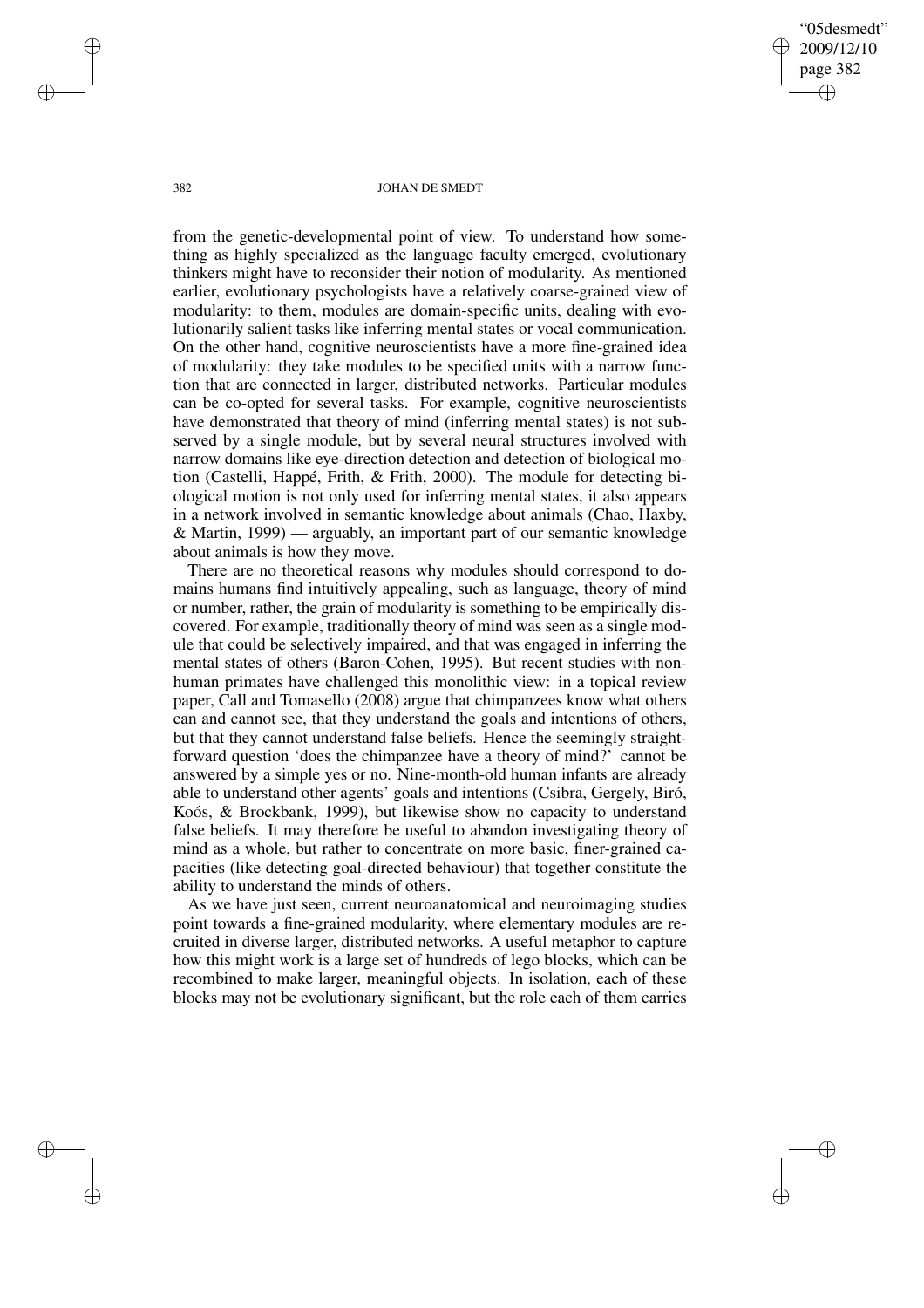"05desmedt" 2009/12/10 page 383 ✐ ✐

✐

✐

### COGNITIVE MODULARITY IN THE LIGHT OF THE LANGUAGE FACULTY 383

✐

✐

✐

✐

out in the larger wholes (the distributed networks) allows that natural selection can fine-tune them to better accomplish these roles. For example, the module for edge detection alone cannot do much, but the role it fulfils in the visual system as a whole makes that natural selection can improve the detection of edges. Similarly, phoneme detection by itself does not do much, but its role in communication and other auditory tasks can fine-tune its ability. The view outlined here has some affinities with Carruthers' (2006) concept of massive modularity that proposes that most of our cognitive processes are subserved by dedicated modules, the input of which can be flexibly combined by the language module to produce creative thought. An important difference is that the present model does not conceptualize of language as a module in itself, but rather as an interplay of several fine-grained modules that can be combined with others.

As an aside, we may ask whether natural selection can also detect the networks, i.e., enhance or facilitate the connections between modules. Perhaps this could be meaningfully answered in a 100,000 years or so, if by that time *Homo sapiens* has developed a distributed network specialized in reading and writing. Currently, learning how to read and write is a tedious and difficult task, because we have to co-opt a variety of modules used for other purposes. Young children struggle to connect sounds with arbitrary signs, whereas they have no problems to learn how to speak, i.e., connecting arbitrary sounds to concepts, such as objects and mental states.

Returning to Broca's area, the fact that it is a relatively large neural structure that seems to serve several not always compatible functions probably means that it contains several fine-grained modules, involved in amongst others nonvocal imitation, analyzing auditory structures (musical and grammatical) and social communication. Each of these modules can be subject to selective pressures resulting from the role they play in diverse distributed networks. For example, it is conceivable that the structure-analyzing neurons located within Broca's area can be fine-tuned to meet the demands of comprehending complex grammatical language. Similarly, the ability to link concepts with arbitrary signs, although not uniquely human, could have been selectively enhanced because doing so facilitates cognition and communication. As mentioned earlier, several studies indicate that language is a cognitive technology, enabling us to denote cardinal numbers or keep track of the beliefs of others. According to Jackendoff (1996), the reason for this is that language allows us to hold thoughts longer in attention, enabling us to pay attention to relational and abstract aspects of thought. The human brain, when compared to other primate brains (Rilling & Insel, 1999), shows indications that Wernicke's area has been under strong selective pressure during human evolution. Interestingly, neurons within this area facilitate the forging of such arbitrary links.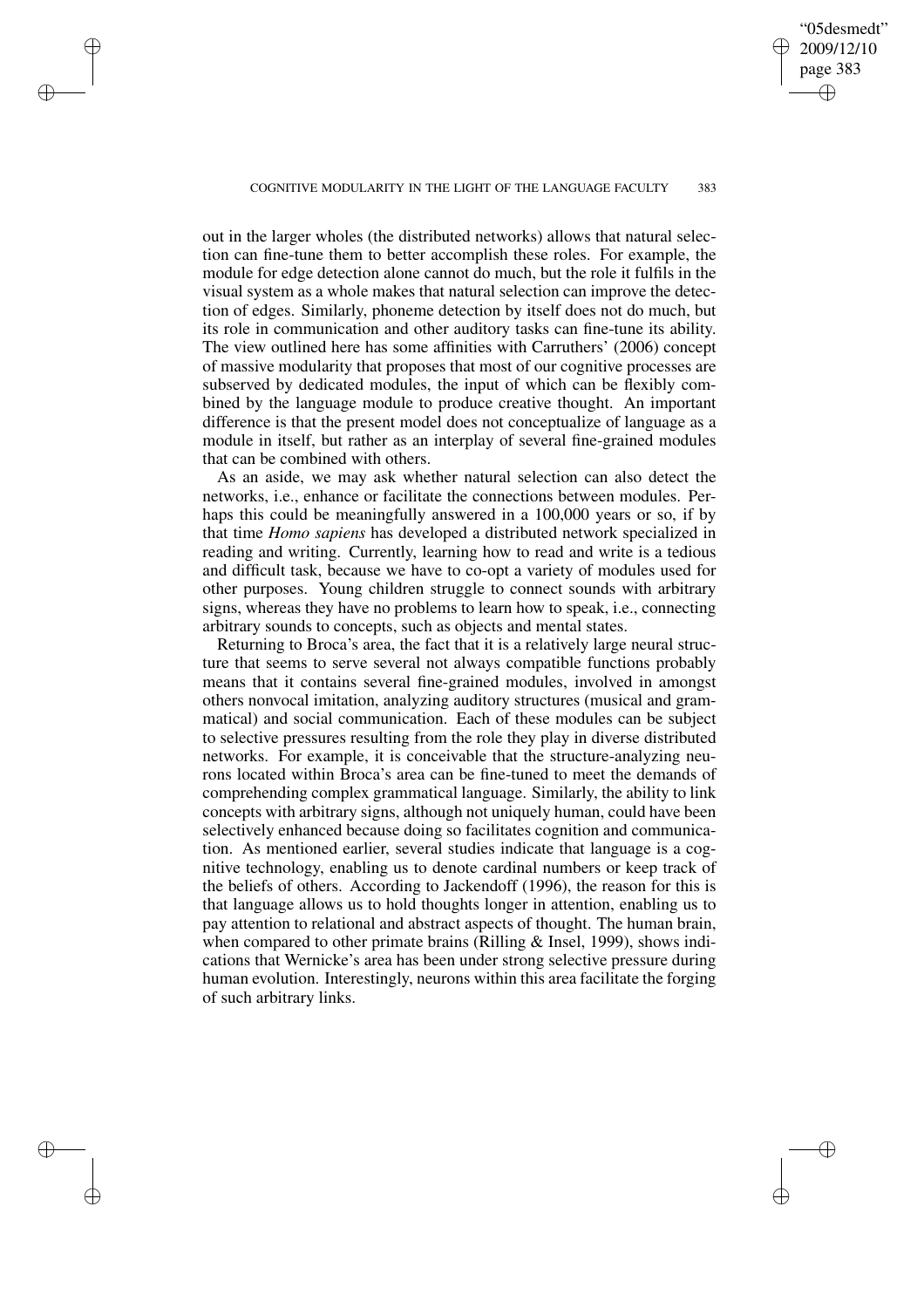"05desmedt" 2009/12/10 page 384 ✐ ✐

✐

✐

#### 384 JOHAN DE SMEDT

In this paper, I have provided several lines of research from comparative psychology, developmental psychology and cognitive neuroscience that give reasons to doubt that the language faculty is subserved by a domain-specific cognitive module. This perspective has an important advantage for evolutionary accounts of language: if language is composed of numerous modules, many of which also figure in other distributed networks, no single evolutionary reason for why or how language evolved is needed. Rather, research can focus on more contained, more modest hypotheses about the evolution of the specific neural structures that underlie the language faculty and other cognitive capacities. For instance, comparing Broca's area and its homologs in different primate species may indicate which evolutionary pressures shaped this brain structure. Whereas the inferior frontal cortex (area F5, a homolog of Broca's area) in rhesus monkeys is a seat of mirror neurons, concerned with understanding actions, it is involved in social communication in chimpanzees, and in language comprehension, nonvocal imitation and grammar in humans. Asking why this homolog evolved differently in rhesus monkeys, chimpanzees and humans presents a more constrained and perhaps more interesting question than why language evolved in humans, but not in other species.

> Department of Philosophy and Ethics Ghent University Blandijnberg 2 9000 Ghent, Belgium E-mail: johan.desmedt@ugent.be

## REFERENCES

Baron-Cohen, S. (1995). *Mindblindness. An essay on autism and theory of mind.* Cambridge, Ma.: MIT Press.

- Barrett, H., & Kurzban, R. (2006). Modularity in cognition: Framing the debate. *Psychological Review*, 113, 628–647.
- Bellugi, U., Lichtenberger, L., Jones, W., Lai, Z., & St. George, M. (2000). The neurocognitive profile of Williams Syndrome: A complex pattern of strengths and weaknesses. *Journal of Cognitive Neuroscience*, 12, 7–29.
- Call, J., & Tomasello, M. (2008). Does the chimpanzee have a theory of mind? 30 years later. *Trends in Cognitive Sciences*, 12, 187–192.
- Caramazza, A., & Mahon, B. (2003). The organization of conceptual knowledge: The evidence from category-specific deficits. *Trends in Cognitive Sciences*, 7, 354–361.
- Carruthers, P. (2006). *The architecture of the mind.* Oxford: Clarendon Press.

✐

✐

✐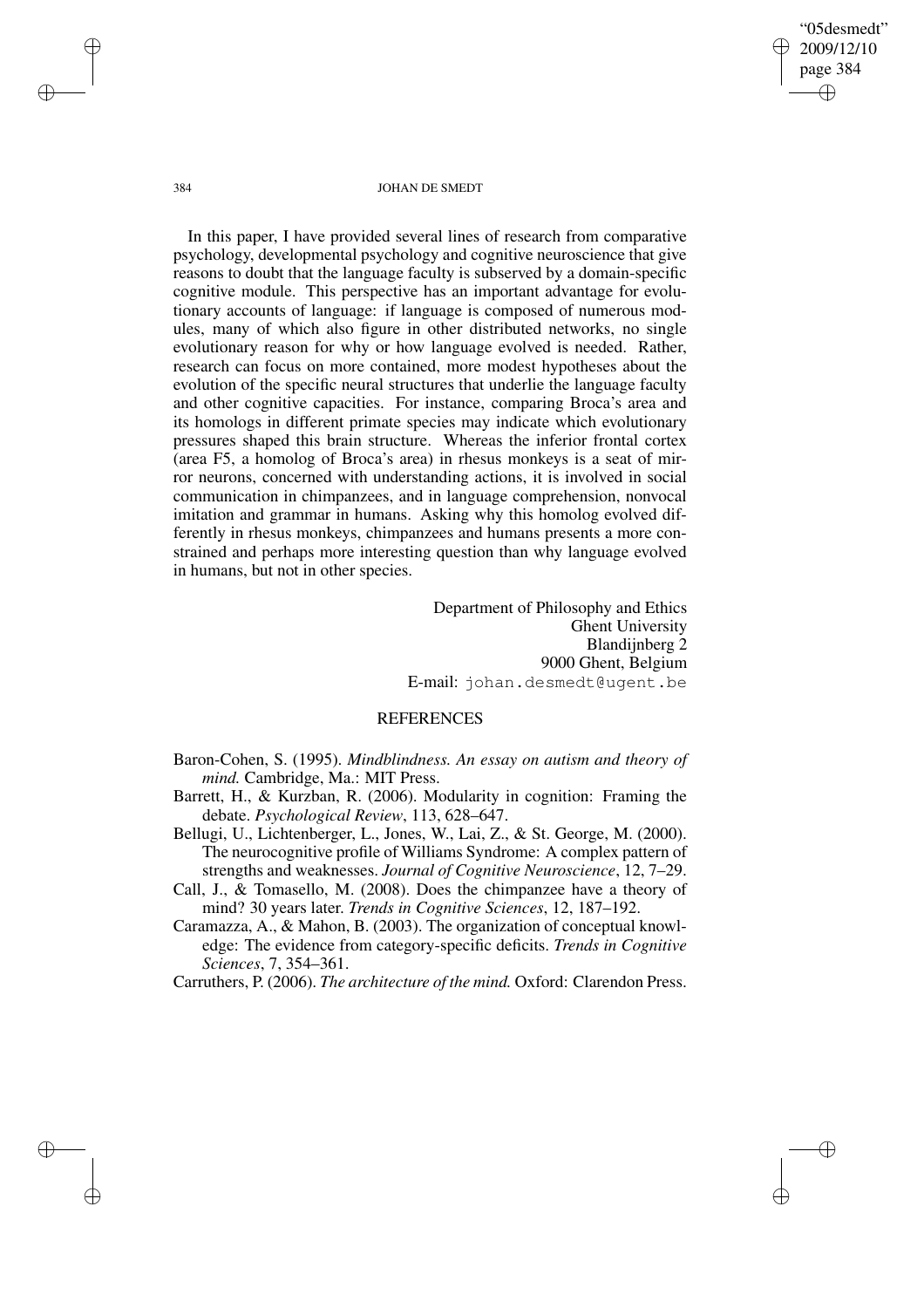"05desmedt" 2009/12/10 page 385

✐

✐

✐

✐

Castelli, F., Happé, F., Frith, U., & Frith, C. (2000). Movement and mind: A functional imaging study of perception and interpretation of complex intentional movement patterns. *NeuroImage*, 12, 314–325.

✐

✐

✐

- Chao, L., Haxby, J., & Martin, A. (1999). Attribute-based neural substrates in temporal cortex for perceiving and knowing about objects. *Nature Neuroscience*, 2, 913–919.
- Cosmides, L., & Tooby, J. (1994). Beyond intuition and instinct blindness: Toward an evolutionarily rigorous cognitive science. *Cognition*, 550, 41–77.
- Csibra, G., Gergely, G., Biró, S., Koós, O., & Brockbank, M. (1999). Goal attribution without agency cues: The perception of 'pure reason' in infancy. *Cognition*, 71, 237–267.
- Enard, W., Przeworski, M., Fisher, S., Lai, C., Wiebe, V., Kitano, T., Monaco, A., & Paäbo, S. (2002). Molecular evolution of *FOXP2*, a gene involved in speech and language. *Nature*, 418, 869–872.
- Everett, D. (2005). Cultural constraints on grammar and cognition in Pirahã. *Current Anthropology*, 46, 621–634.
- Frank, M., Everett, D., Fedorenko, E., & Gibson, E. (2008). Number as a cognitive technology: Evidence from Pirahã language and cognition. *Cognition*, 108, 819–824.
- Gentner, T., Fenn, K., Margoliash, D., & Nusbaum, H. (2006). Recursive syntactic pattern learning by songbirds. *Nature*, 440, 1204–1207.
- Haesler, S., Rochefort, C., Licznerski, P., Georgi, B., Osten, P., & Scharff, C. (2007). Incomplete and inaccurate vocal imitation after knockdown of *foxp2* in songbird basal ganglia nucleus area X. *PLoS Biology*, 5, e321.
- Hauser, M., Chomsky, N., & Fitch, W. (2002). The faculty of language: What is it, who has it, and how did it evolve? *Science*, 298, 1569–1579.
- Hauser, M., Newport, E., & Aslin, R. (2001). Segmentation of the speech stream in a non-human primate: Statistical learning in cotton-top tamarins. *Cognition*, 78, 53–64.
- Heiser, M., Iacoboni, M., Maeda, F., Marcus, J., & Mazziotta, J. (2003). The essential role of Broca's area in imitation. *European Journal of Neuroscience*, 17, 1123–1128.
- Hespos, S. (2007). Language acquisition: When does the learning begin? *Current Biology*, 17, 628–630.
- Hopkins, W., Marino, L., Rilling, J., & MacGregor, L. (1998). Planum temporale asymmetries in great apes as revealed by magnetic resonance imaging (MRI). *NeuroReport*, 9, 2913–2918.
- Jackendoff, R. (1996). How language helps us think. *Pragmatics & Cognition*, 4, 1–34.
- Jacob, F. (1977). Evolution and tinkering. *Science*, 196, 1161–1166.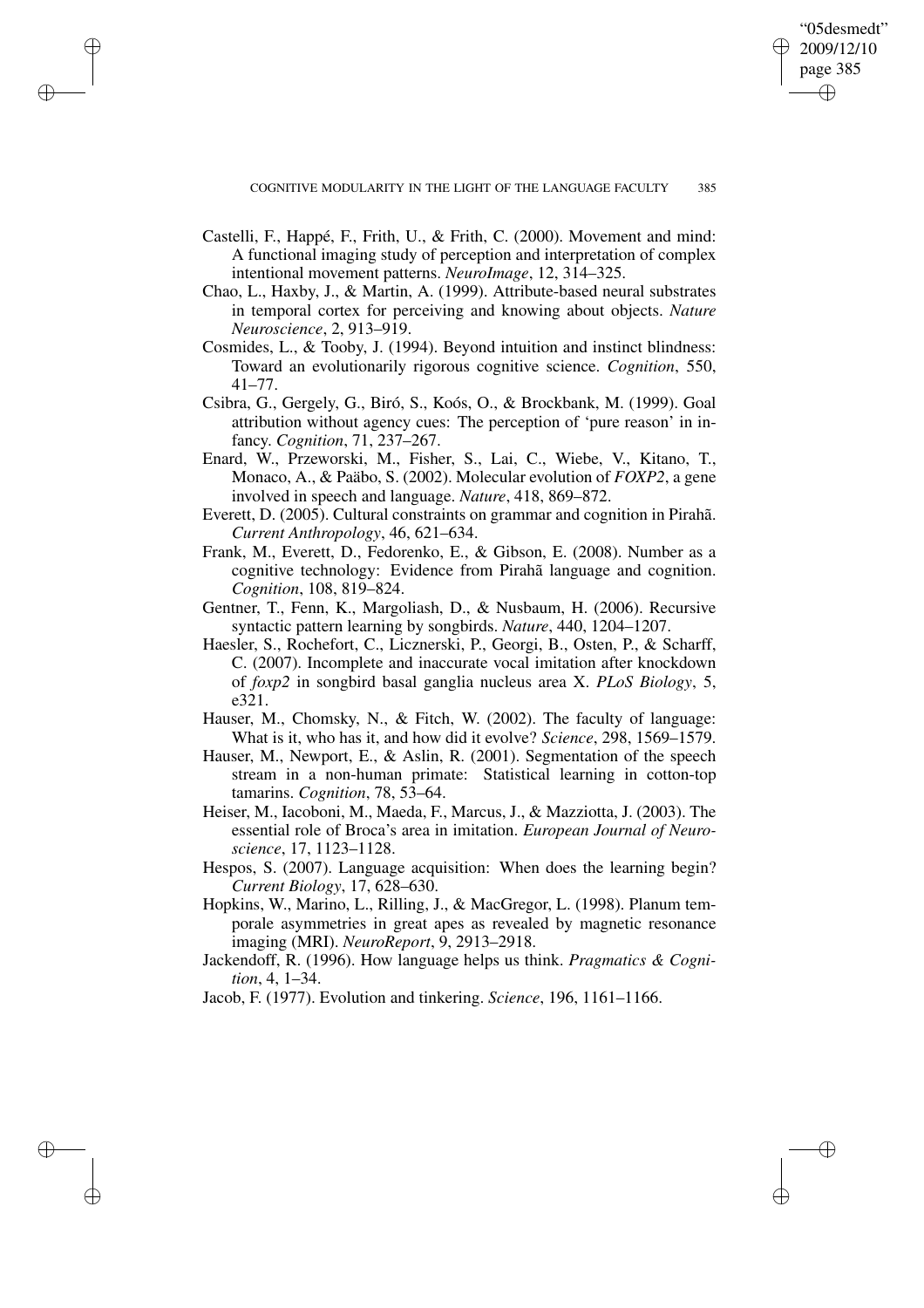### "05desmedt" 2009/12/10 page 386 ✐ ✐

✐

✐

### 386 JOHAN DE SMEDT

- Janik, V., Sayigh, L., & Wells, R. (2006). Signature whistle shape conveys identity information to bottlenose dolphins. *Proceedings of the National Academy of Sciences USA*, 103, 8293–8297.
- Kaminski, J., Call, J., & Fischer, J. (2004). Word learning in a domestic dog: Evidence for "fast mapping". *Science*, 304, 1682–1683.
- Kuhl, P., & Miller, J. (1975). Speech perception by the chinchilla: Voicedvoiceless distinction in alveolar plosive consonants. *Science*, 190, 69– 72.
- Lewontin, R. (1978). Adaptation. *Scientific American*, 239, 156–169.
- Maess, B., Koelsch, S., Gunter, T., & Friederici, A. (2001). Musical syntax is processed in Broca's area: an MEG study. *Nature Neuroscience*, 4, 540–545.
- Marcus, G., & Fisher, S. (2003). *FOXP2* in focus: What can genes tell us about speech and language? *Trends in Cognitive Sciences*, 7, 257–262.
- Markson, L., & Bloom, P. (1997). Evidence against a dedicated system for word learning in children. *Nature*, 385, 813–815.
- Newton, A., & de Villiers, J. (2007). Thinking while talking: Adults fail nonverbal false-belief reasoning. *Psychological Science*, 18, 574–579.
- Pinker, S. (1994). *The language instinct. The new science of language and mind.* London: Allen Lane.
- Pinker, S., & Jackendoff, R. (2005). The faculty of language: What's special about it? *Cognition*, 95, 201–236.
- Poeppel, D., & Hickok, G. (2004). Towards a new functional anatomy of language. *Cognition*, 92, 1–12.
- Rilling, J., & Insel, T. (1999). The primate neocortex in comparative perspective using magnetic resonance imaging. *Journal of Human Evolution*, 37, 191–223.
- Saffran, J., Aslin, R., & Newport, E. (1996). Statistical learning by 8-monthold infants. *Science*, 274, 1926–1928.
- Sandler, W., Meir, I., Padden, C., & Aronoff, M. (2005). The emergence of grammar: Systematic structure in a new language. *Proceedings of the National Academy of Sciences USA*, 102, 2661–2665.
- Seyfarth, R., Cheney, D., & Marler, P. (1980). Monkey responses to three different alarm calls: Evidence of predator classification and semantic communication. *Science*, 210, 801–803.
- Sherry, D., & Schacter, D. (1987). The evolution of multiple memory systems. *Psychological Review*, 94, 439–454.
- Shu, W., Cho, J., Jiang, Y., Zhang, M., Weisz, D., Elder, G.A., Schmeidler, J., De Gasperi, R., Gama Sosa, M., Rabidou, D., et al. (2005). Altered ultrasonic vocalization in mice with a disruption in the *Foxp2* gene. *Proceedings of the National Academy of Sciences USA*, 102, 9643–9648.

✐

✐

✐